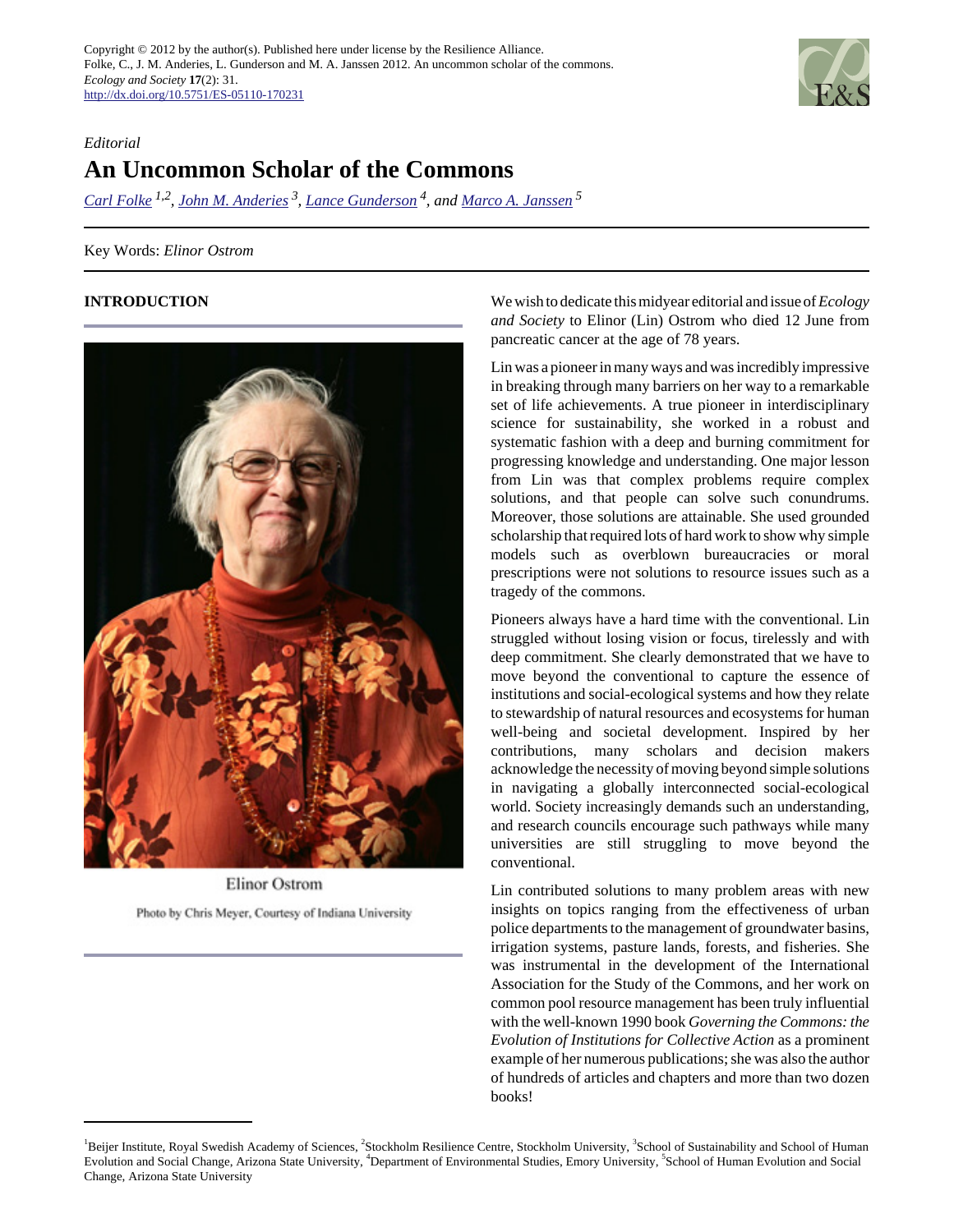Her work countered the conventional wisdom that only private ownership or top-down regulation could prevent a "tragedy of the commons," in which users would inevitably destroy the resources that they held in common. Through an interdisciplinary approach that combined theory, field studies, and laboratory experiments, she demonstrated that people are capable of creating rules-in-use, institutions that allow for the sustainable and equitable management of shared natural resources.

In parallel with her groundbreaking work on the diversity of institutions for effectively solving commons dilemmas summarized in her 2005 book *Understanding Institutional Diversity,* Lin worked very hard to extend the theoretical framework she had developed to study social processes to better bridge the social and ecological sciences. She expanded her institutional analysis and development (IAD) framework to create a more prominent role for natural science knowledge and developed a general framework for analyzing sustainability of social-ecological systems or the SES Framework in short (Ostrom 2009). These were exciting times for many of us working with social-ecological systems. She understood the limitations of conventional scientific approaches to complex problems and advocated a diagnostic approach, based on an analogy from medicine (Ostrom 2007). Medical professionals are faced with problem solving for the dizzyingly complex system of the human body. Often, medical professionals cannot study this complexity before they take action, they must rely on heuristics guided by a diagnostic framework. The diagnostic framework developed by Lin provides a significant way forward for action regarding SESs.

Although trained as a social scientist, Lin was willing to tackle problems with a diversity of qualitative and quantitative methods from disciplines across the sciences. The research question determined which methods would be most appropriate. She embraced emerging, challenging concepts such as complex adaptive systems to conceptualize and study self-organizing SESs (Ostrom 1999). Given her systems approach, Lin contributed significantly to understanding system-level properties of SESs such as resilience, robustness, and adaptive capacity. In her early work, she focused on which institutional and biophysical factors enable successful collective action responses to commons dilemmas. In later work, Lin began to focus on combinations of these factors that not only enable SESs to deal with a given, fixed set of governance challenges, but also enable SESs to respond when the set of challenges changes over time. Her work in this area has set the foundation for research in how to design adaptive governance regimes to promote resilience, robustness, and adaptive capacity in SESs.

As a result of a lifetime of pioneering perseverance she was the first woman to be awarded the Nobel Prize in Economic Sciences. Her award in 2009 was "for her analysis of economic governance, especially the commons" and her groundbreaking research on the ways that people organize themselves to manage resources. In April 2012, she was named to the TIME 100, TIME Magazine's annual list of the 100 most influential people in the world. She received numerous international awards, including honorary doctorates from universities in India, France, Germany, Sweden, Canada, the Netherlands, Switzerland, Norway, and the United States, and was a member of the American Academy of Arts and Sciences, the U.S. National Academy of Sciences, and the American Philosophical Society.

Lin's cooperative spirit and enthusiasm, and her intellectual sharpness combined with curiosity and excitement about new ideas was simply unique. She inspired, interacted, and collaborated with numerous colleagues throughout the world and her true interest and engagement with young people supporting their pathways was exemplary.

Lin was deeply engaged in collaborative research on socialecological systems and resilience thinking, excited about learning and rethinking earlier views, expanding frameworks, and understanding across the sciences, always open for new findings and thinking. It was never about defending turf. It was about collaboration and grounded scholarship for a deeper understanding of social-ecological systems, such a contrast to many.

She joined early on with critical involvement in various phases of the Resilience Alliance and she has been engaged with *Ecology and Society* for many years, working with manuscripts and special features and helping us in securing the quality of the journal. Numerous papers published in this journal are inspired by Lin's work and will continue to be.

It has been an immense privilege and great pleasure for us to have had Lin as a close colleague for well over two decades, developing deep friendship and trust. She supported our diverse interdisciplinary efforts and platforms throughout the years, actively contributing and performing. Her imprint will continue to inspire, influence, and guide researchers and decision makers worldwide.

# **THE FIRST TWO ISSUES OF 2012**

The first two issues cover an amazing diversity of topics in relation to complex social-ecological systems, institutions, and resilience. In addition to the papers of the many special features (see below) the contributions deal with water resources, fisheries, forests, agrodiversity and urban biodiversity, rangelands, and climate change. Authors analyze governance challenges in relation to these resource systems, including agency, power and conflict, social capital and network features and processes, bridging organizations, social learning and participatory approaches, traditional knowledge and management systems, poverty traps, institutional